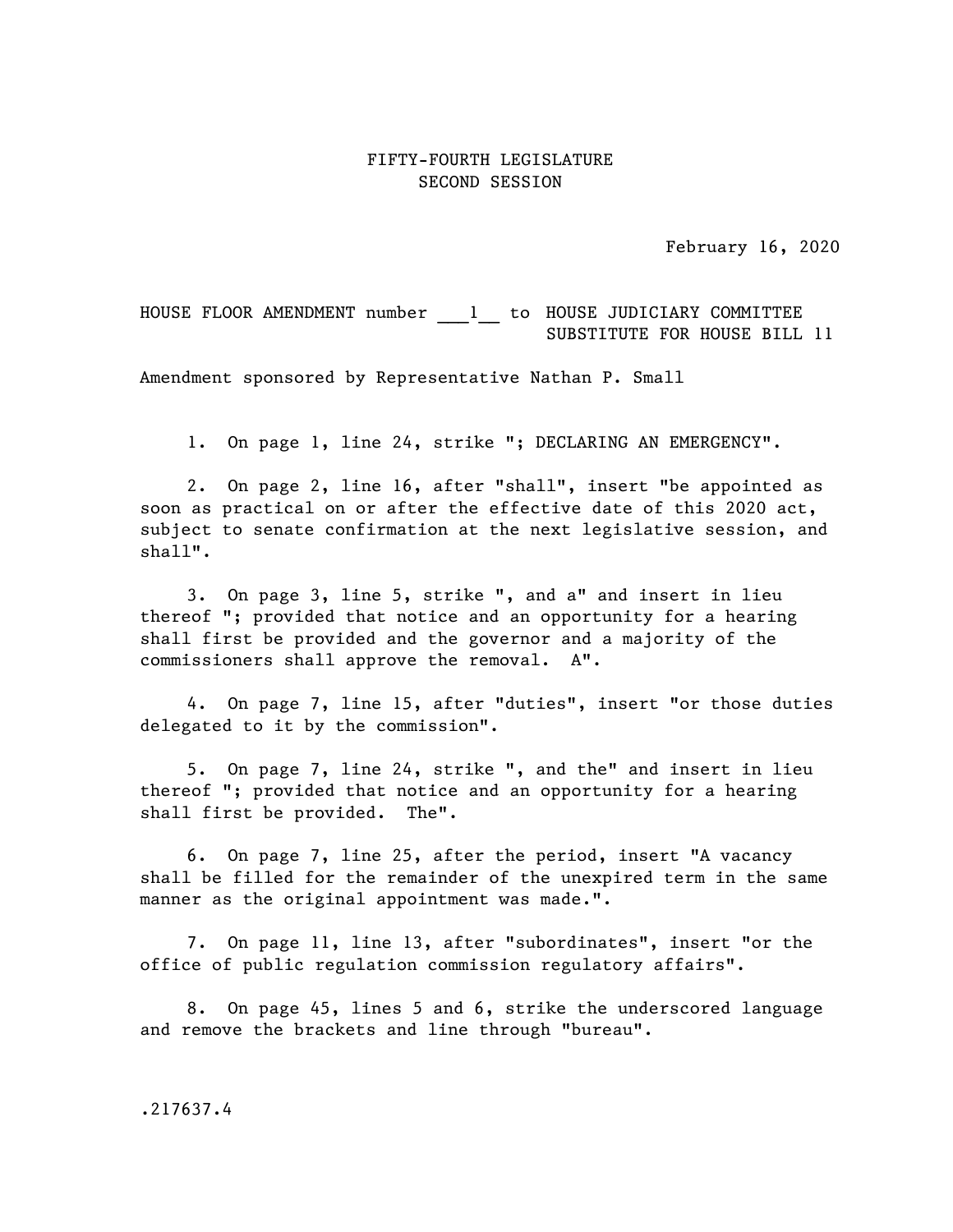## FIFTY-FOURTH LEGISLATURE SECOND SESSION

HFl/HJC/HB 11 Page 2

9. On page 46, line 12, remove the brackets and line through "pipeline safety bureau" and strike the underscored language.

10. On page 46, line 19, remove the brackets and line through "pipeline safety bureau" and strike the underscored language.

11. On page 48, strike lines 7 through 14 in their entirety and insert in lieu thereof:

"D. all classified employees, probationary employees, temporary employees and classified positions, filled or not filled, of the public regulation commission, whose functions are not being transferred to the office of public regulation commission regulatory affairs, including hearing examiners, advisory staff, staff in the office of the general counsel and the public relations specialist position, shall be transferred to the commission resources division;".

12. On page 48, line 16, after "bureau", insert "and the fire marshal division".

13. On page 49, line 25, after "duties", insert "or personnel".

14. On page 50, lines 21 and 22, strike Section 21 in its entirety.

Nathan P. Small

 $\mathcal{L}=\mathcal{L}=\mathcal{L}=\mathcal{L}=\mathcal{L}=\mathcal{L}=\mathcal{L}=\mathcal{L}=\mathcal{L}=\mathcal{L}=\mathcal{L}=\mathcal{L}=\mathcal{L}=\mathcal{L}=\mathcal{L}=\mathcal{L}=\mathcal{L}=\mathcal{L}=\mathcal{L}=\mathcal{L}=\mathcal{L}=\mathcal{L}=\mathcal{L}=\mathcal{L}=\mathcal{L}=\mathcal{L}=\mathcal{L}=\mathcal{L}=\mathcal{L}=\mathcal{L}=\mathcal{L}=\mathcal{L}=\mathcal{L}=\mathcal{L}=\mathcal{L}=\mathcal{L}=\mathcal{$ 

.217637.4